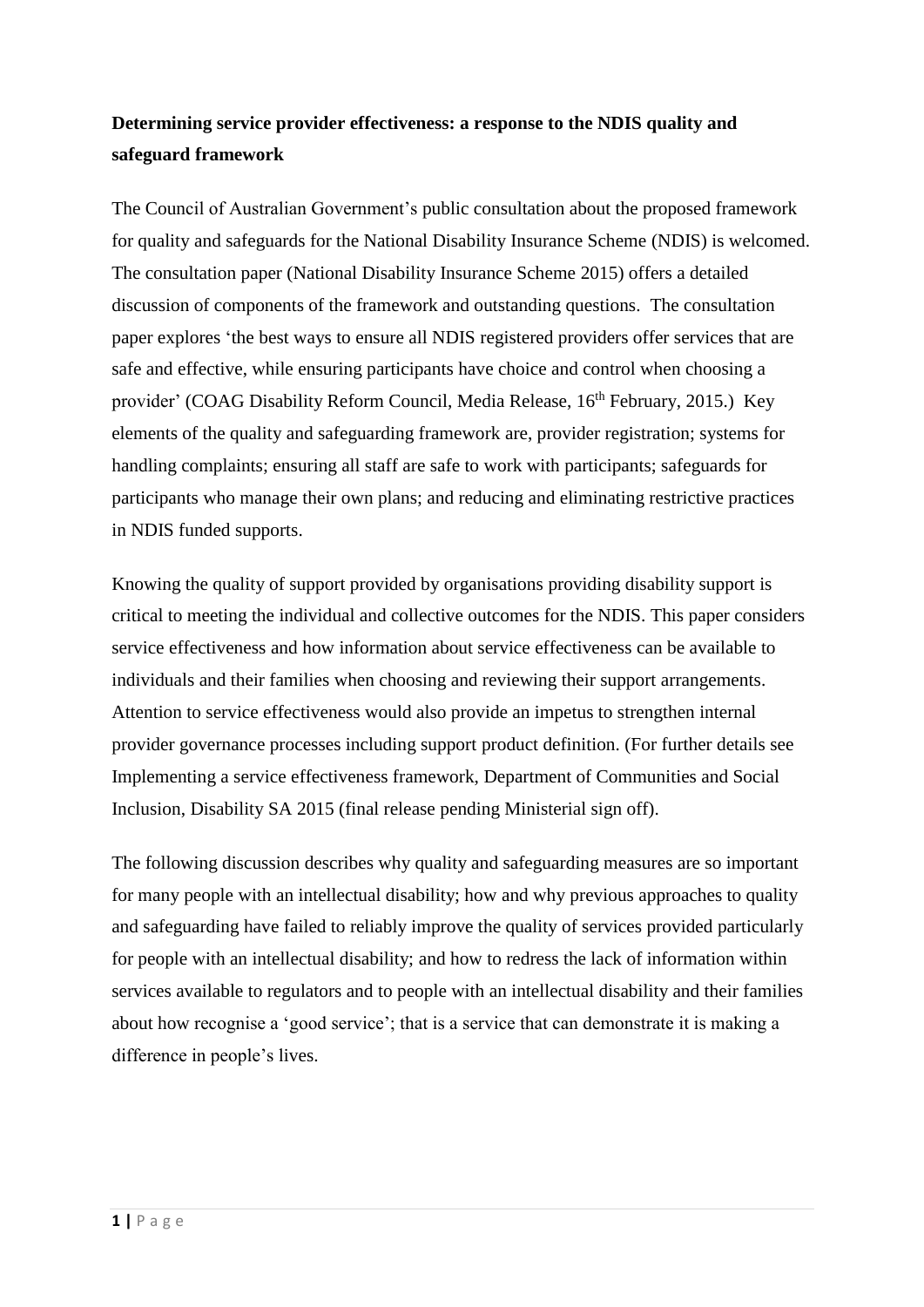#### **The importance of the quality and safeguarding for people with an intellectual disability**

There are high hopes for the potential of the NDIS to transform the lives of people with an intellectual disability by emphasising social and economic participation, and choice and control. Worldwide people with an intellectual disability, particularly those people who will be participants in the NDIS, are significant users of disability support services for significant parts of their daily lives and throughout their lives. People with an intellectual disability consistently experience diminished rights; isolation from the community; institutionalised rather than personalised support; exposure to restrictive practices; and decision making by others which have limited life's possibilities. There are ongoing challenges understanding the perspectives of individuals who do not communicate with words; and maintaining attention to restraint and seclusion (Hayes, Joyce & Couchoud 2003); abuse and neglect; and how to ensure oversight in community settings. People with disabilities and their families in Australia have expressed frustration about the quality of disability support (Productivity Commission 2011). There is concern that quality systems and compliance approaches have not been sensitive to the experience of the individuals receiving support or to the approaches taken by staff delivering that support.

The NDIS framework has many positive elements for people with an intellectual disability: it is based from a person centred perspective; there is attention to support quality *and* safety, and to the performance of support providers, with observation as well as paperwork-based accountability. The framework is concentrating on the dual risks relevant to people with intellectual disability, that they '*could receive poor quality services that do not help them to achieve their goals, and that …people could be harmed in some way' (p10).* The framework is pitched towards '*areas where dangers are greatest and the consequences (p10) of harm most severe…. Therefore providers of support types where there is potentially greatest risk to participants will have to comply with a stronger regulatory framework (p10).*

Challenges for the NDIS framework for people with an intellectual disability and their families are, how quality and safeguarding can be best pursued in a market place of support providers; how individuals and families can know what support product they are choosing; and how support product effectiveness – what difference support makes in people's lives can be determined and by whom.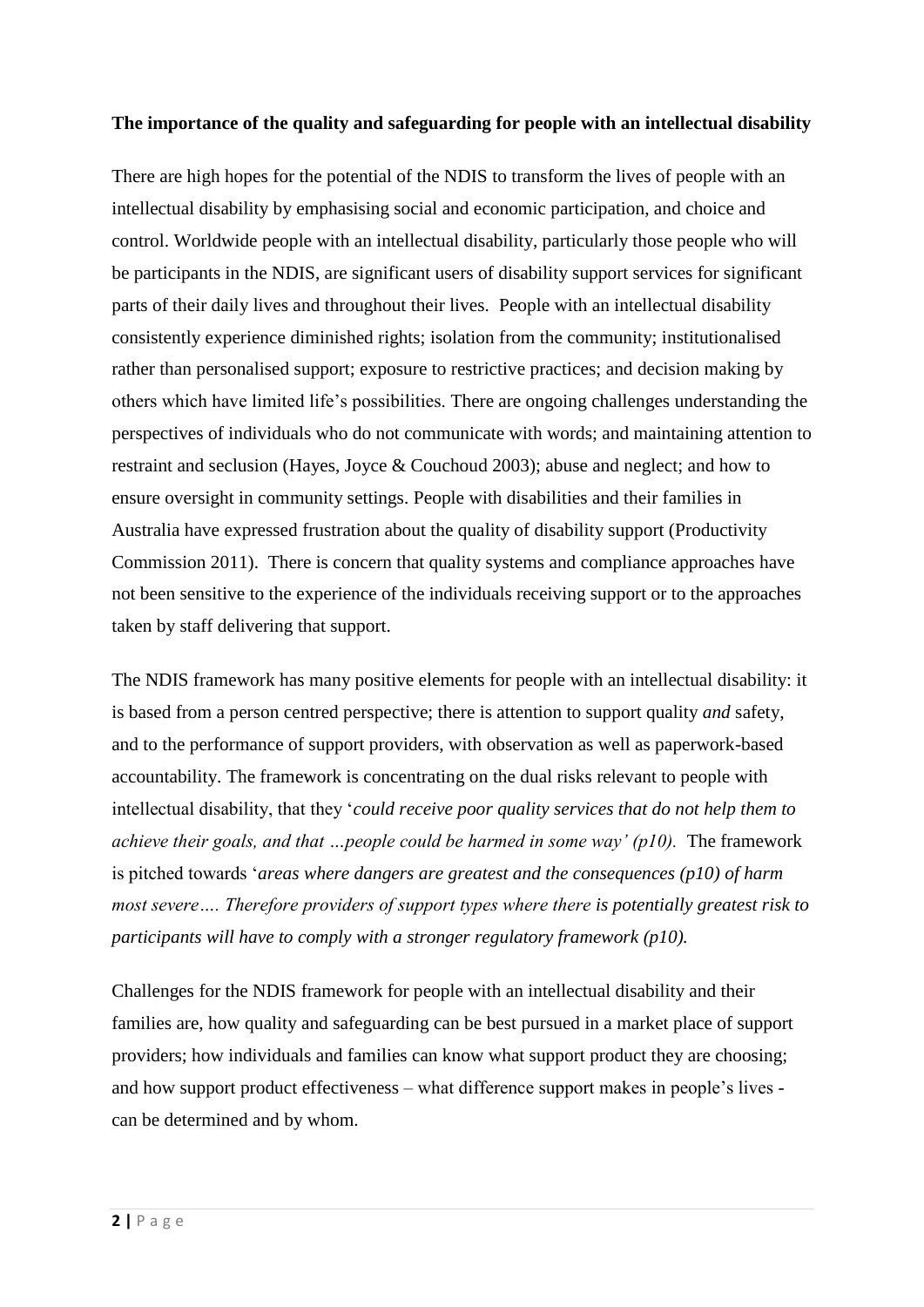#### **What's happened so far in the pursuit of quality services**

The Quality and Safeguarding Framework (the framework) is a divergence from years of attention to meeting disability standards that has resulted in improvement in organisational processes but has not automatically contributed to improvement in staff support practice or changes in people's lives. Despite enthusiastic and widespread uptake across many sectors, there has been limited research about implementing quality monitoring systems including standards (Douglas 2013). Regulation in general can 'increase compliance, reducing risk and raise standards' but regulatory mechanisms alone are not sufficient to ensure service quality (Haines 2011). Experience is suggesting that the 'regulated and the regulator are drowning in paper so no one can see what is really going on' (Mansell 2006). The framework's goal to reduce unnecessary administrative demands on providers is consistent this.

What has been required for services to meet standards is not the same as providing evidence for outcomes being achieved for individuals receiving support; and does not reflect people's experiences of the support received. While the organisational processes are able to replicated, what is being assessed has been too far removed from service delivery (for example, Clegg 2008). Quilliam and Wilson (2011) note that there can be 10-20 evidence indicators per standard which comprise a *mix* of outcome, satisfaction and process measures with a bias to process measures and therefore confuse outcome measurement. McEwen et al (2015) analysed the 387 indicators listed in the Victorian Disability Standards to provide evidence required to determine compliance with the four standards. Over 80% these indicators required a review of written information, such as a support plan or client file note, and just less than 20% requires observations of staff practice or interviews with service users and staff.

Overemphasis on individual outcome measurement can reduce outcomes to simple goals and activities and thereby neglect many areas of quality of life; assign organisational outcomes as if they have the 'same weight' as outcomes for people with disabilities (rather than being a means to achieve personal outcomes) and thereby distract organisations from service delivery; or service providers are judged accountable for outcomes beyond their control.

How organisations approach reaching compliance can be influenced by many factors including the likelihood of detection; or competing organisational objectives and costs (Mansell 2006). Auditing and monitoring regimes are 'vulnerable to ritual compliance'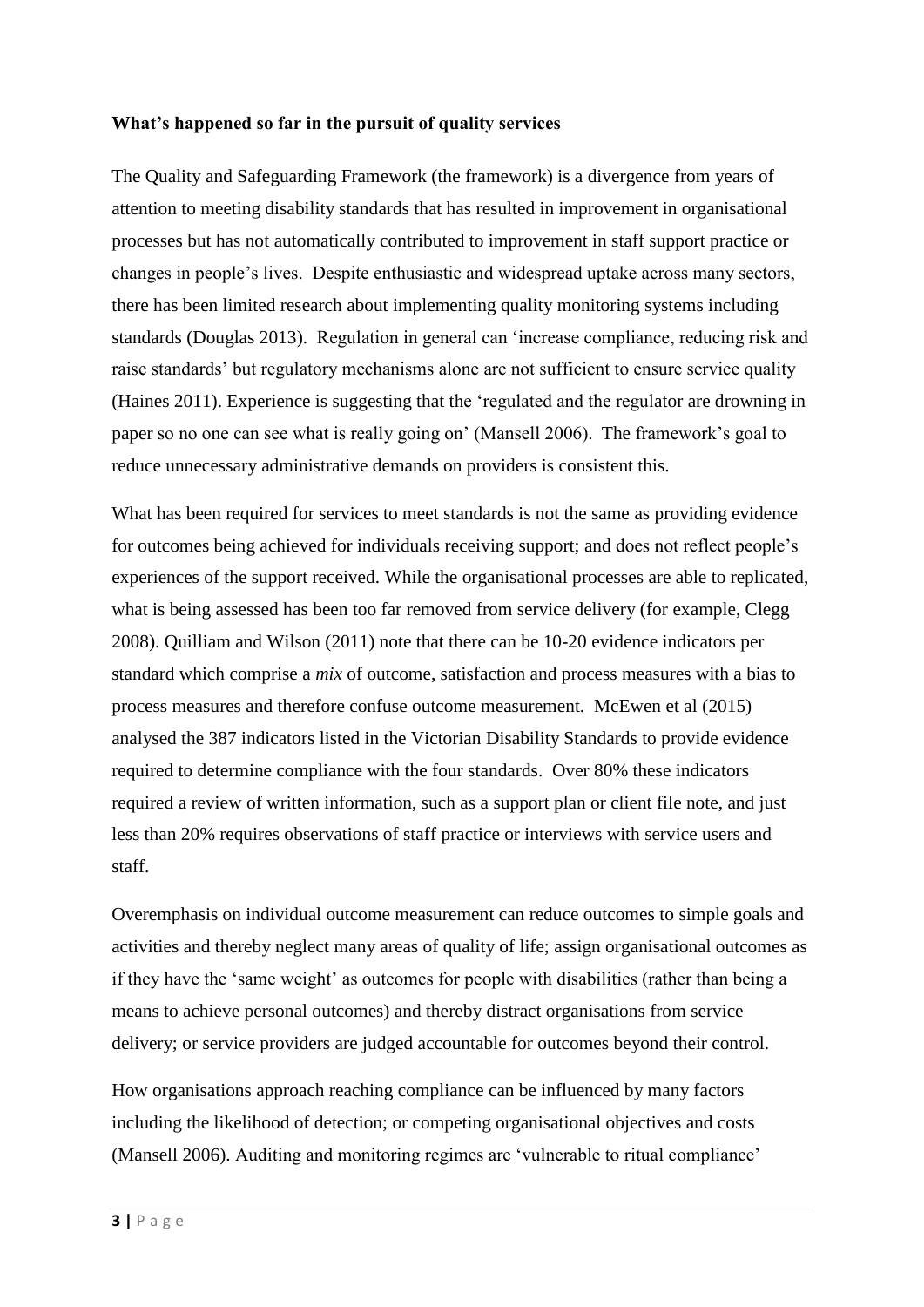(Haines 2011 p26) whereby the focus is on what is measured rather than on the risk itself, leading to unintended consequences such as analysis of minutiae when things do go wrong; lack of attention to systemic failures; and the dominance of financial audits (Clegg 2008).

Risk management in human services has emphasised risks to staff and to organisations rather than risks to service users or their families not receiving quality services (Mansell 2006). Services and individuals and families frequently describe examples where health and safety requirements take precedence over their quality of life. As Mansell graphically describes:

*'….where the risk of extended inactivity or being cooped-up all day to a person with intellectual disability may not be considered, but the risk of their challenging behaviour to the member of staff going shopping with them will be'.*

The expansion of home and community-based services offers greater possibilities for people with intellectual disability wanting services and this should increase competition between service providers as they devise ways to provide relevant and personalised support. However community based service delivery may also serve to further shield service delivery from quality assurance and improvement processes if service delivery becomes 'hidden'. New ways are needed ascertain the impact of support services on people's lives.

## **New directions in determining quality services**

A shift is occurring from standards and compliance based measures of quality to a focus on 'is the person better off as a consequence of the service?' (Dutton 2003). For example, Kimmich (2003) reviewed the disability sector quality systems in seven US states. The features of these systems were: longitudinal evaluation of service outcomes based from interviews with consumers and primary support staff and home observation; diverse monitoring teams undertaking observation and interview; citizen monitoring; quality improvement systems including management planning, self-survey and outcomes review; onsite assessment of agency compliance by government staff team with standards including observation, interviews and records review; individual-based outcome monitoring system including assessment, service planning and implementation completed by direct care staff. Similar findings were described by Feinstein & Caruso (2003) where comparative information about service effectiveness identified and promoted best practices; issued performance profiles of providers, reporting strengths, areas for improvement and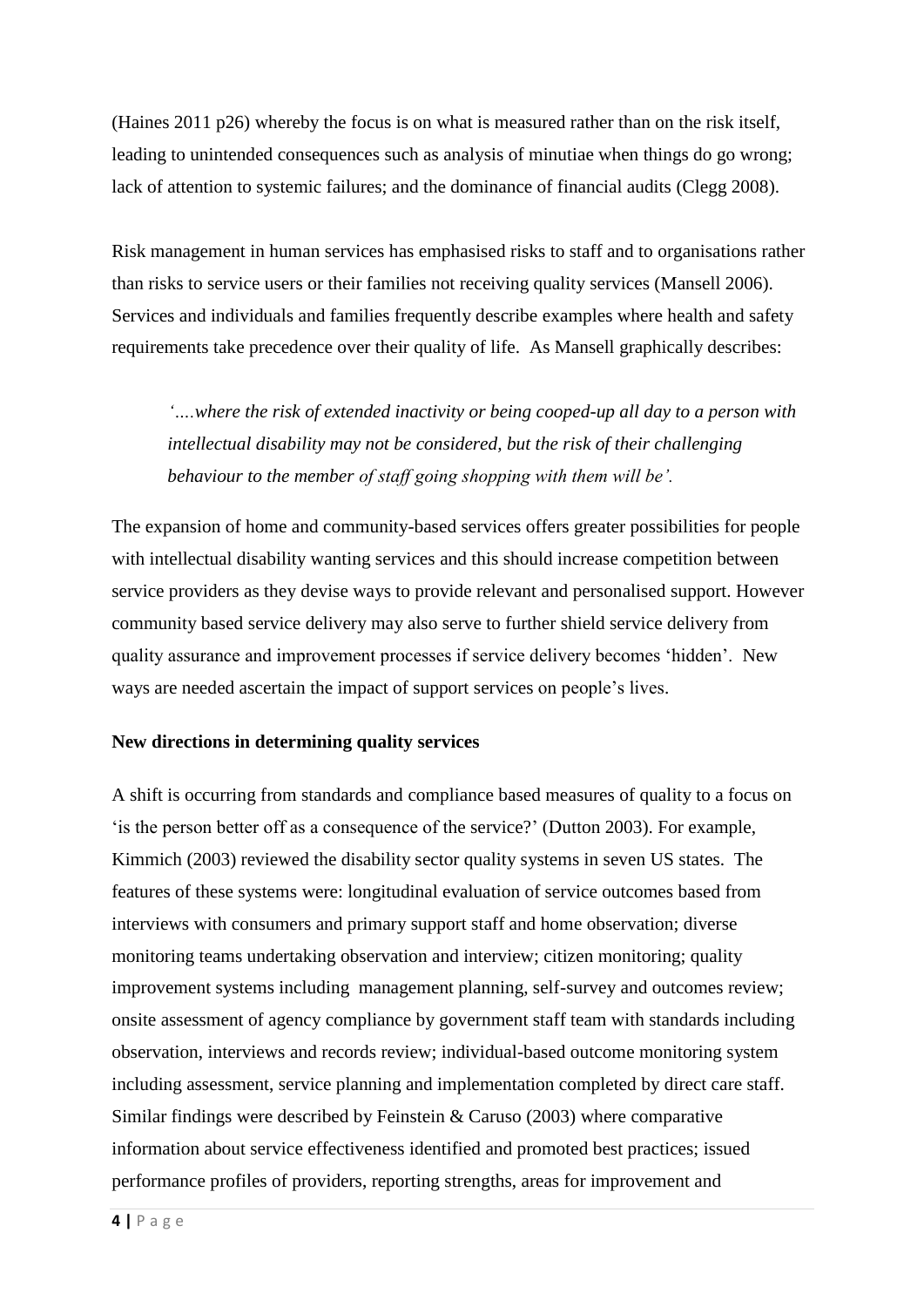emphasising continuous quality improvement and enhancement. This created a process to ensure change at a (national), state and provider level through attention to public information about service effectiveness.

Measures of effectiveness take into account needs, desires and perceptions of individuals receiving services and support; consumer choice and satisfaction; and how people are treated and supported. Attention is needed to which organisational and staff practices contribute to outcomes for individuals, such as the influence of organisational culture, structures, and processes on staff practices (Bigby et al in press; Mansell & Beadle-Brown, 2012; Mansell, Beadle-Brown, & Bigby, 2013; Ripley 2013).

These developments require significant changes in 'who does monitoring, who responds to questions asked by monitors, what questions are asked, what is done with the information collected' (Feinstein & Caruso 2003). Directions for the future of quality systems include individuals and families becoming 'wise shoppers' by gathering formal and informal information about service effectiveness. Individuals and families 'need and expect information about provider capacity, service availability, past service accomplishment, comparative cost effectiveness, and consumer satisfaction' (Dutton 2003).

Observation is critical to determining the quality of staff practice and the lived experience of people with an intellectual disability, particularly those with severe and profound disability who cannot easily represent themselves (Clegg 2008, Mansell 2006). Staff in services often work in relatively unsupervised situations, have wide latitude and have to exercise considerable judgment in their work. As a first step, someone other than the person with an intellectual disability (who may not in any case be able to voice their concerns) 'needs to notice whether things are going well or badly' (Mansell 2006). Observations cannot be misrepresented in the same way as has occurred in paperwork (for example, Department of Health 2012: Victorian Ombudsman, 2011).

The NDIS framework does include the option for observation of staff practice and the experiences of individuals. Observation about the nature and consistency of staff practices can accompany inspection of paperwork and interviews with staff and people using services as the basis for judging service effectiveness. Observations can be undertaken by individuals and families, internal staff and external monitoring teams, depending on who needs the information. There are examples in other jurisdictions of independent monitoring teams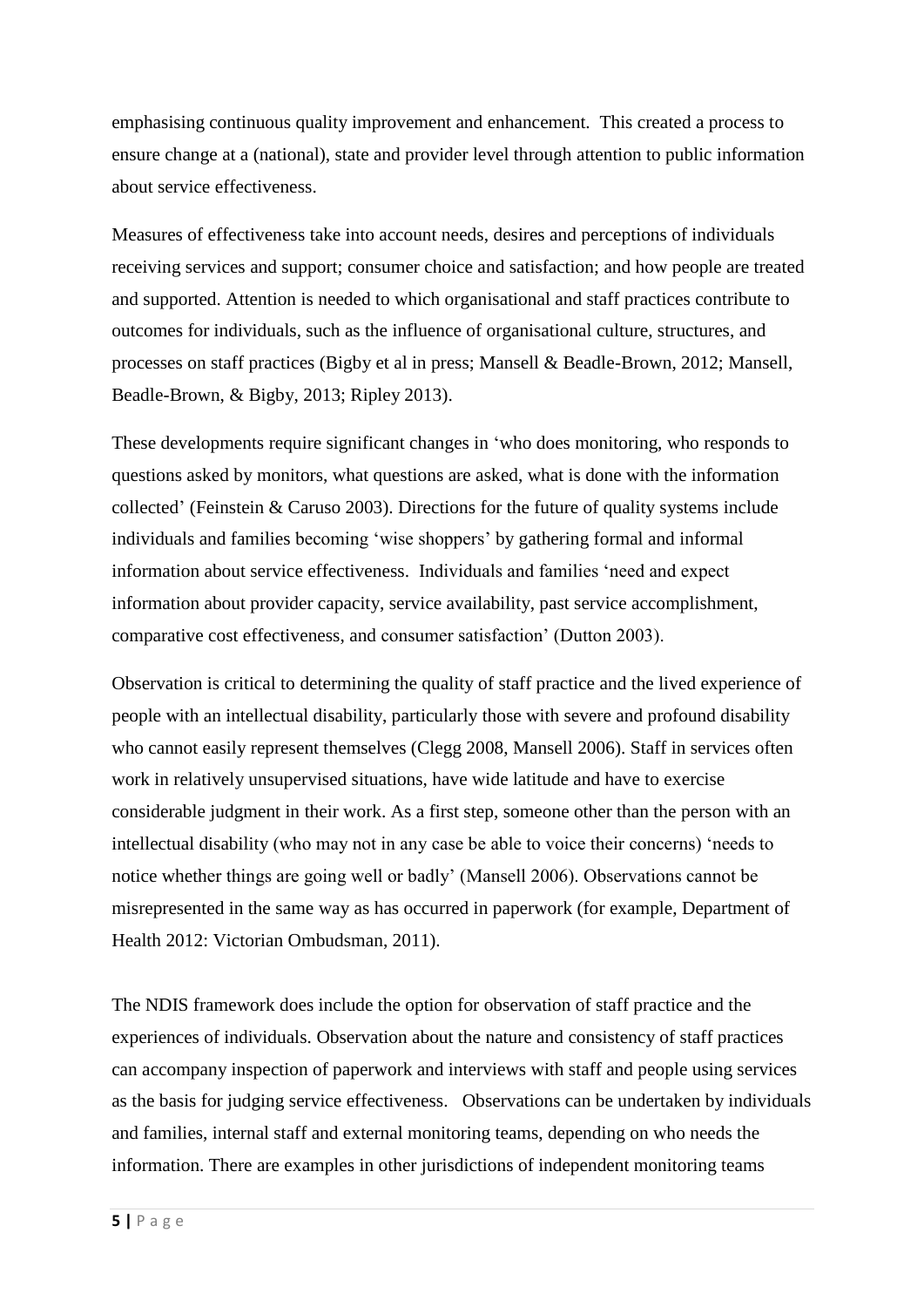including people with cognitive impairments (Feinstein & Caruso 2003), or experts with experience (UK Quality Care Commission 2014) including people with disabilities, families and professional with experience at service level. That is, people who know what to look for and what to ask people receiving support and their direct support staff. What to observe and ask during visits includes: how engaged and involved people are; how do staff and people supported describe what they are doing and why; are some people getting too much support when they could be acting more independently; and what is happening for people with the highest support needs: as they need the most support. It is necessary to be able to define what expected outcomes look like, in what context and for which people (for example, Bigby et al in press; UK Quality Care Commission 2013).

The role of independent third party accreditation is also changing. There is opportunity for accrediting bodies to continue to refine their role to remain relevant and to help providers to be sustainable and competitive with attention beyond organisational processes to satisfaction, quality of life, and service improvement measures and observations (Wiener et al 2007).

#### **The missing dimension: information about service effectiveness**

Many individuals with intellectual disability and their families receiving services have little sense of the effectiveness of the support received, except perhaps the achievement, or not, of short term goals. As a consequence of different priorities and personal experiences, people can be satisfied with vastly differing circumstances and service delivery quality.

Many service providers talk about their mission to, for example, increase social inclusion of people with disabilities – but do they? When it is known that having friends, family and community members in people's lives increase their emotional, physical and mental wellbeing and when the NDIS is looking to build natural supports and safeguards: it is timely to ask services claiming to do this, how effective are they? Boards or government providers rarely receive performance data and information about program quality effectiveness in the same way that financial data might be routinely scrutinised. Few organisations report internally or externally against their mission. What suffices in many governance processes are reports about program quality centred on 'one off' agreeable stories about what is happening for specific individuals; the numbers of people in particular program types; or frequency of adverse events. Such descriptors are not irrelevant as examples of program effectiveness and quality but are not enough on their own.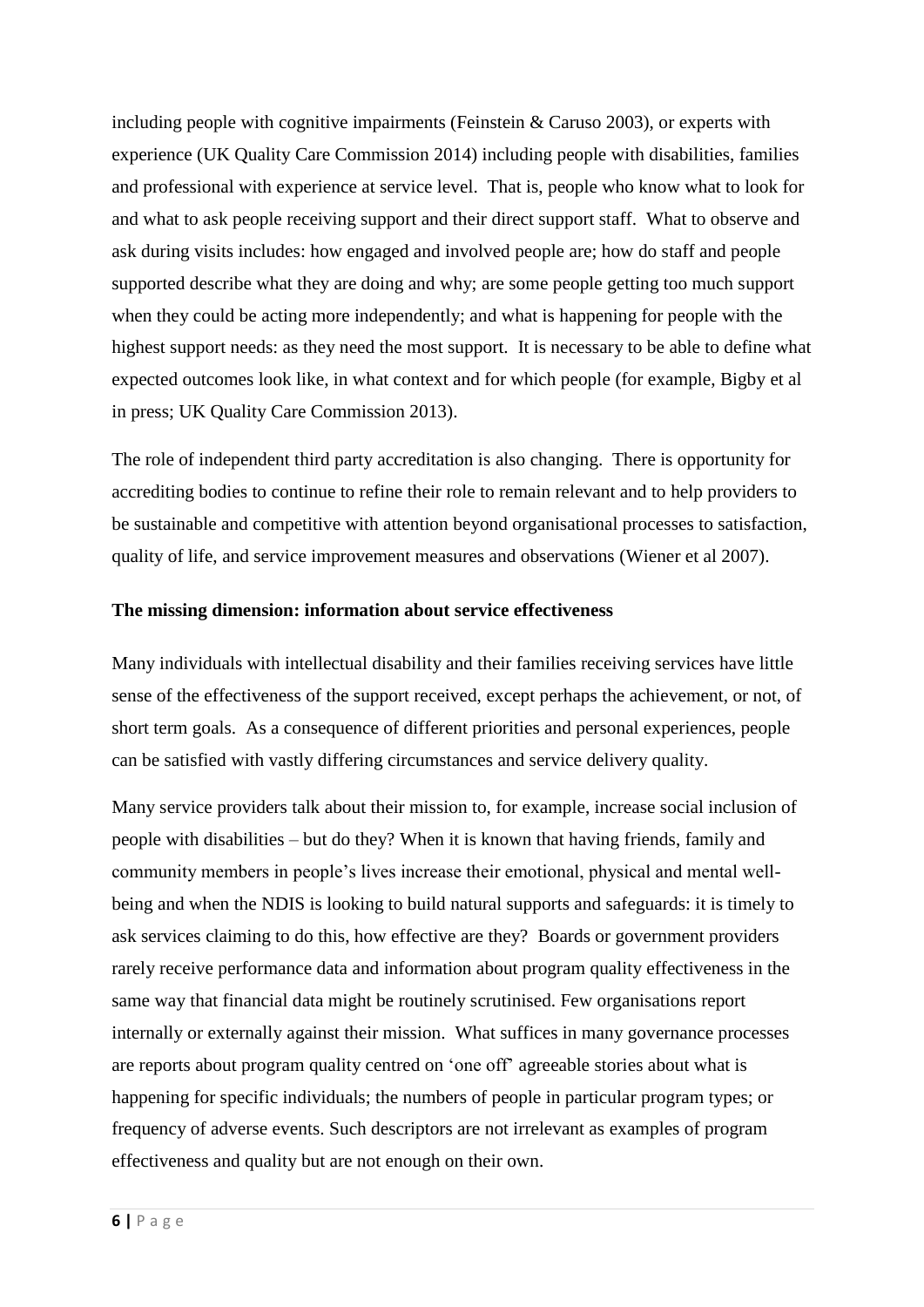Until the NDIS, there has not been a mechanism to pay attention to the lifelong impact of support (except through the compensable disability system). The NDIS framework recognises the importance of '*high quality'* information to individuals with intellectual disability and their families to enable them to meaningfully choose between support providers and to know how the chosen provider performs (p12). Therefore, individuals and families need information about what to ask to know if a provider is effective, that is, have experience achieving what is claimed.

Informed individuals and families are essential to the operation of the NDIS. One of the challenges for the NDIS with a market approach to support products is ensuring that individuals and families can benefit from the competition and variability of support offerings between providers. Providers have the opportunity to develop distinctive responses not limited by previous program and funding reporting and boundaries (for example, day options, shared supported accommodation). However, even more varied descriptions, like home handy man or holiday assistant, give no clue as to how well that support is provided, that is, is the service effective?

Information about service provider effectiveness would enable organisations to be confident the support they provide makes a difference in people's lives; individuals can know the strengths of organisations and compare between organisations in the context of their own personal priorities; and the NDIS can be sure systemic goals are being progressed. Service effectiveness can attend to different aspects of service quality important to individuals and families via outcomes (for example, 'we support people to be employed') and/ or outputs (for example, 'our staff arrive on time').

## **Summing up**

Supporting people with an intellectual disability does require attention to the concurrent challenges of maximising people's opportunities *and* protecting people's vulnerabilities often throughout life. Effective services provide support which increases opportunities for choice and control and individualised lifestyles, increase life quality *and* establish safeguards for people with intellectual disability living in the community. People with an intellectual disability who are more engaged in their preferred daily activities, can do more for themselves and have more friends, family and community members are less vulnerable to the effects of social isolation and diminished lives. People who are socially linked can make